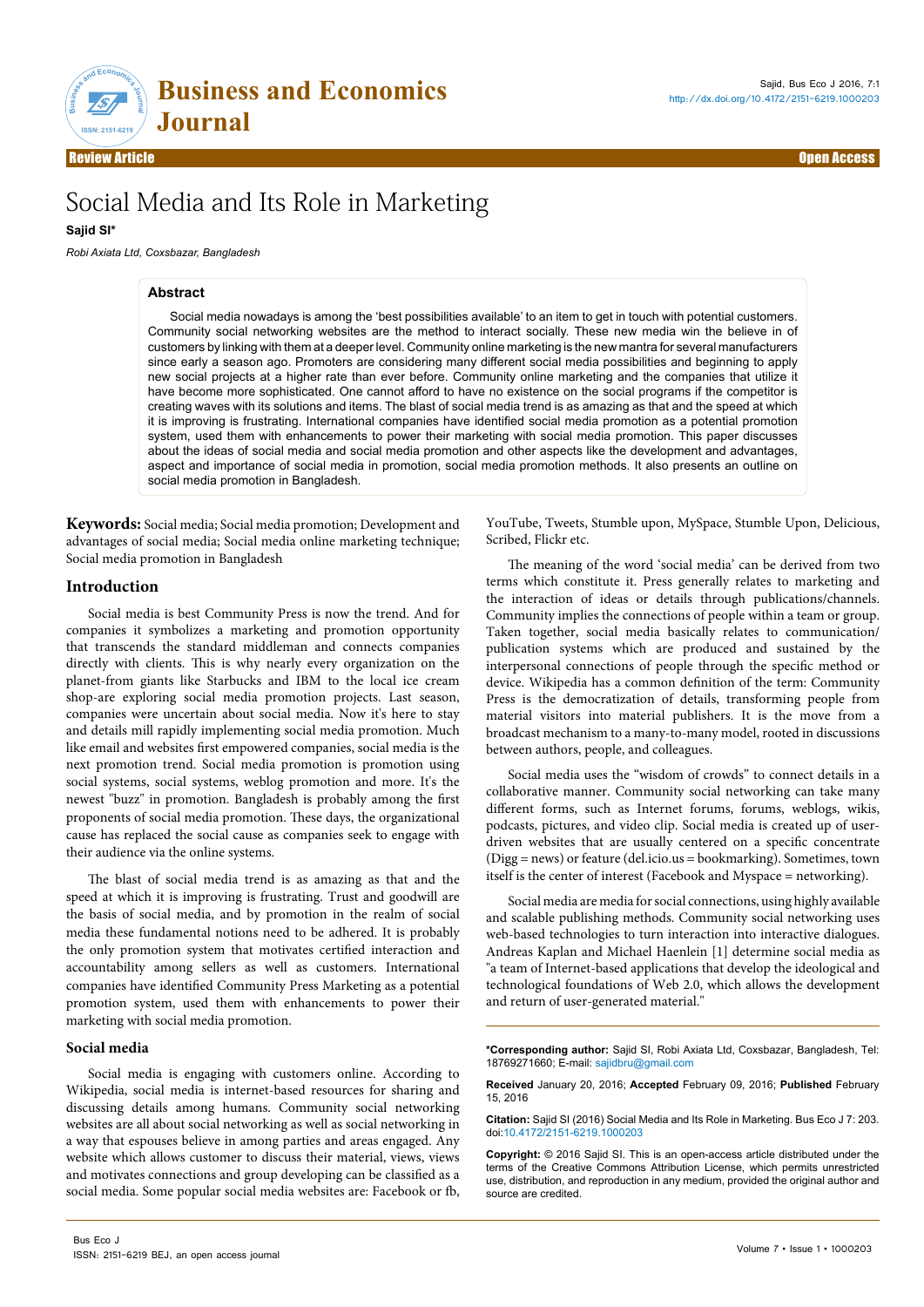Social media is the method to interact socially. They use webbased technology to quickly disseminate information and details to a wide array of customers. They allow development and return of usergenerated material. Facebook or fb, Tweets, Hi5, Orkut and other social media websites are collectively referred social media. Social media symbolizes low-cost resources that are used to combine technology and social connections with the use of terms. These power resources are typically online or mobile centered like Tweets, Facebook or fb, MySpace and YouTube.

There are two advantages of social media that are essential to companies, they include:

- 1. Cost decrease by decreasing staff time.
- 2. Increase of probability of revenue creation.

Social media allows companies to:

- • Share their skills and information.
- Tap into the wisdom of their customers.
- • Enables clients helping clients.
- • Engages leads through client evangelism.

Thus the advantages of social media include, Item achieve and interest, customer interactions through transactions, referrals and recognition management.

#### **Social media marketing**

Social media promotion consists of the attempt to use social media to persuade those who one's organization, items and/or solutions are worthwhile. Community online marketing is promotion using social systems, social systems, weblog promotion and more. Lazer and Kelly's [2] determine social promotion as "concerned with the application of promoting information, ideas, and methods to enhance social as well as economic ends. It is also concerned with the research of the social consequences of promoting policies, decisions and activities." Social media promotion is not merely about hitting the front page of stumble upon or any other social information web page. It is a strategic and methodical process to establish the company's impact, reputation and item within areas of potential clients, visitors or supporters.

## **Growth of social media marketing**

A latest research, "The State of Little Business Review," sponsored by System Solutions, LLC and the University of Maryland's Robert H. Smith School of Business, points to economic struggles as the catalyst for social media's rapid reputation. The research outcomes show that social media utilization by small organization proprietors improved from 12% to 24% in just latest times, and almost 1 out of 5, definitely uses social media as an element of his or her online marketing technique. During 2009, only 23% of marketers were using social media for a long period. Now that variety has grown to 31%.

Here's a breakdown of what the little companies revealed as the main uses of social media marketing: 75% have a organization web page on a social media website. 69% publish position up-dates or articles of interest on social media websites. 57% develop a network through a website such as LinkedIn. 54% monitor reviews about the organization. 39% maintain a weblog [3]. 26% tweet about areas of skills. 16% use Tweets as something route.

According to the research, different sectors are implementing social media promotion at different rates, and while many sectors have Page 2 of 5

started using social media promotion in their projects to achieve more clients, many still have not positioned it as their top priority.

A research has shown that non-profit companies are still outpacing the organization group and academia in their use of social media. In a research conducted in 2008, a remarkable 89% of non-profit companies are using some form of social media such as weblogs, podcasts, forums, social media, video clip writing a blog and wikis. A greater aspect (57%) of the companies is writing a blog. 45% of those studied report social media is very essential to their fundraising events technique. While these companies are best known for their non-profit position and their fundraising events strategies, they demonstrate an acute, and still improving, knowing the importance of Web 2.0 associated with meeting their goals [4].

In just the last couple of several weeks, marketers have shifted their attitudes toward social media promotion investing. This was recently affirmed in the new research, "The CMO Survey", from Duke University's Fuqua School of Business and the United States Marketing Association. A key finding: Community online marketing costs continue to increase. According to the outcomes, companies currently spend 6% of their promotion costs to social media, an allotment they anticipate to increase to 10% during the coming season and 18% over the next 5 decades.

Back in Aug 2009, marketers had already planned on devoting more money to social media. However, in Feb 2010, marketers revealed that they strategy to spend 1/5<sup>th</sup> of their promotion costs to social media promotion in the next 5 decades. This is a definite enhance from the 2010 projections. The research features the following comparison from Aug 2009 to Feb 2010.

#### **Current promotion price range investing on social media**

August 2009: 3.5%.

February 2010: 5.6%.

Marketing price range investing on social media in the next 12 months:

August 2009: 6.1%.

February 2010: 9.9%.

Marketing price range investing on social media in the next 5 years:

August 2009: 13.7%.

February 2010: 17.7%.

It can be understood that even though many are still experimenting and learning how best to use social media resources, these outcomes indicate that marketers think social media promotion is here to stay and will play a more and more natural aspect in their work in acquiring and retaining clients in the future [5].

# **Benefits of social media marketing**

Significantly different from conventional promotion methods, Community Press Marketing (SMM) offers three distinct advantages. One, it provides a window to marketers to not only present items / solutions to clients but also to pay attention to customers' grievances and suggestions. Two, it allows marketers to recognize various professional categories or influencers among various categories, who in turn can become item evangelist and help in organic development of an item. And, three, all this is done at nearly zero price (as compared to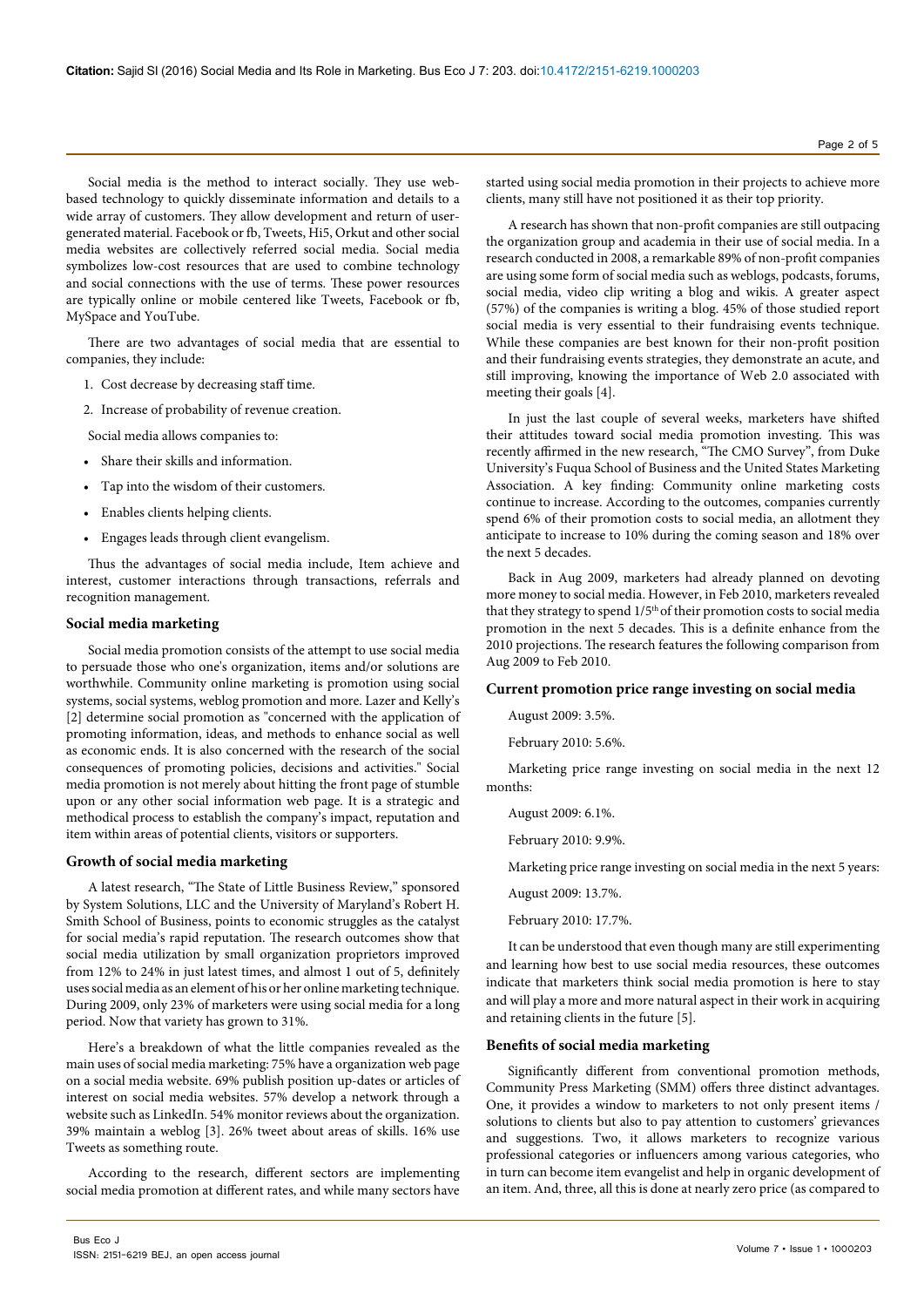conventional client outreach programmes) as most of the social media websites are free.

Social media promotion allows in:

- • Generating exposure to companies.
- • Increasing traffic/subscribers.
- • Building new organization partnerships.
- Development of internet search engine results positioning positions.
- Generating qualified brings due to better prospecting projects.
- Selling more solutions and items.
- Reduction in overall promotion expenses.

Companies in the west are investing progressively in SMM to get in touch with their clients. They are indulging in constant connections with their leads in to comprehend their needs and hence create items better. It's the best way to learn from your clients about their needs and your own shortcomings. However, SMM is a very customized way of marketing and promotions can be targeted only to particular categories which have an interest in a particular domain, quite unlike conventional marketing [3].

# **Understanding the relevance of community press in marketing**

The portion of social media in promotion is to use it as an interaction device which creates the companies available for those fascinated in their item and creates them noticeable to those that don't know their item. It should be used as something which creates a character behind their item and creates connections that they otherwise may never gain. This creates not only repeat-buyers, but client commitment. Reality is social media is so diversified that it can be used in whatever way best suits the interest and the needs of the organization [4].

According to 2010 Community Press Marketing Market Review 2010, a lot of marketers (56%) are using social media for 6 times or more each week, and nearly one in three spend 11 or longer weekly. Tweets, Facebook or fb, LinkedIn and weblogs were the top four social media resources used by marketers, to be able. A significant 81% of marketers thinking about improving their use of weblogs. Most of the marketers are employing social media for promotion purposes and small companies were slightly more likely to use social media. 76% of marketers are investing at least 4 times each week on their social media promotion projects.

In the present context, it is progressively becoming pertinent for companies to:

- 1. Develop a favorable base of customers.
- 2. Involve them to create decisions.

According to Soft-pedal, during the last quarter of 2009, 86% of online stores in US had a Facebook or fb web page. It was predicted that this figure would achieve 99% very soon. During this same period, e-marketer pointed that 65% of its surveyed online stores were effective on Tweets. Another 26% were planning to incorporate Tweets in their plans. E-marketer projects that by 2011, 91% of online stores will be Tweets ready and all of them will have a Facebook or fb web page. Currently, greater than 700 thousands companies have a dynamic Facebook or fb web page. And around 80 thousand web portals are

Facebook or fb Linked presently. Social media gives marketers a voice and a way to connect with colleagues, clients and potential customers. It personalizes the "brand" and allows you to spread the concept in a relaxed and conversational way [4].

Adult beverage companies, exotic automobile manufacturers, pastry shops have been using social media device. Pepsi, Nokia and many of the top manufacturers have successfully used social media for achieving their organization goals. Few companies that have become engaged in social media are:

Absolut Vodka - Online Video on YouTube and Using Facebook or fb to house their Top Bartender fan web page. BMW - Using Facebook or fb to advertise their 1-Series Road Journey and they have created a Rampenfest Page for fans. Dunkin Donuts - They've found value in social media and have set up a micro blogging Twitter account.

General Motors - GM leverages the social media to boost the online equity of its item and create customers feel more connected. Until latest past, social media successfully served as another client outreach action of companies- essentially developing item interest and prospecting. However, trends are now changing towards utilizing social media for positively impacting sales. A mindset move towards creating social media a committed involvement route is already underway. A research by Wetpaint and Altimeter-engagementdb.com, concurs that the most effective companies on social systems were maintaining profiles on 7 or more programs.

#### **The pervasiveness of community media**

Social media is no more a fancy term; its reputation can be deduced from the results of the newest PEW Research – as much as 70% of the economically effective population is well entrenched in to the social media space. Similar research, albeit from a different source-e Marketer, further corroborates this notion; 46% of people in age team of 44-62 decades and around 61% under category 27 to 43 decades are socially networked.

#### **Role of social media in marketing**

Social media is now progressively becoming an ingrained aspect of political strategies, national defense methods, public policy, advertising, item management and even intra organization interaction.

Since the major task of promoting as device used to inform customers about the company's items, who they are and what they provide, social promotion plays an natural aspect in promotion.

- Social media can be used to provide an identity about the companies and the items or solutions that they provide.
- Social media can be useful for creating connections with those who might not otherwise know about the items or support or what the companies represent.
- Social media creates companies "real" to customers. If they want people follow them they need not just talk about the newest item information, but discuss their character with them.
- Social media can be used to affiliate themselves with their colleagues that may be serving the same concentrate on industry.
- Social media can be used to connect and provide the connections that customers look for.
- Why companies need to consider social media promotion services?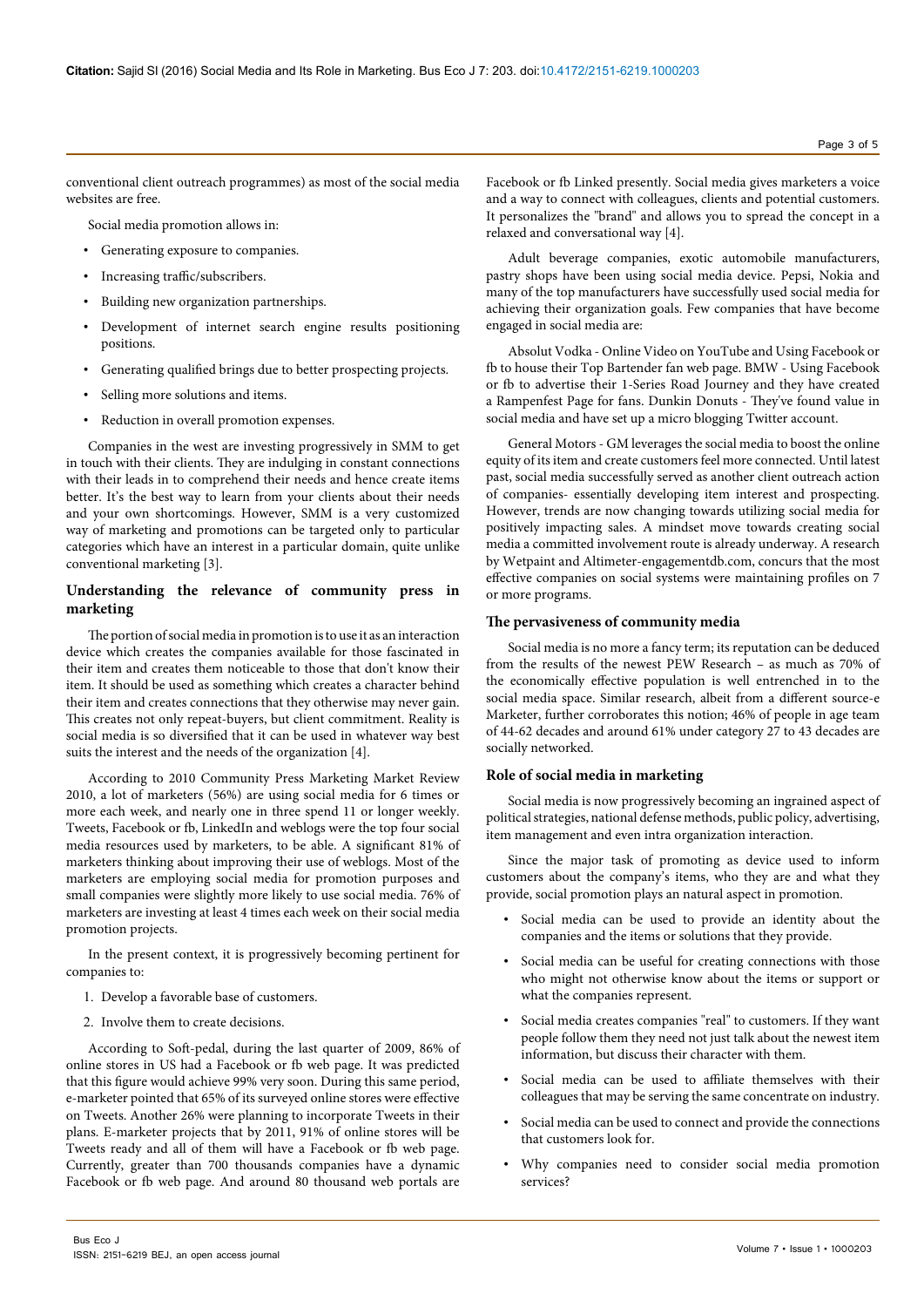- Size: Facebook or fb has over 250 thousand customers worldwide.
- On an regular, 70-100 tweets happen by the second. An regular customer on Facebook or fb has 120 friends. This is the kind of enormity Community social networking websites espouse and with this comes the license to connect strongly. But when such huge figures are engaged, there is a danger of something going wrong and when it does, it happens in a big way. An expert should be hired to do what is best for organization.
- Transparency: No cheat code engaged. No black hat methods allowed. Everything that happens in the social media landscape is certified. Companies cannot fake authenticity in an attempt to get more people engaged. Members can choose to affiliate with the organization or opt out. Opinions created on social media systems are taken seriously and the more authoritative the companies get, more seriously they are taken.
- Reach: It is possible to create mark worldwide and do it quickly using social media websites.
- Boost web page traffic: Community social networking websites are probably the easiest and quickest indicates of redirecting Visitors Company's web page. By basically placing their web page URL in their user profile, the organization can have all their user profile visitors check out their web page and a portion of visitors sure to get converted in course of your energy. This is the virtual way version of "word-of mouth".
- Branding: Buying sweets may have been impulsive all your life, but if it is discussed on a social media website, there is likely to get item conscious even sweets. Community social networking websites are a smart way to develop manufacturers. Community social networking systems are known to be one of the most powerful and fast indicates of marketing. Some of the big manufacturers like Pepsi, Ford, Dell, IBM, Burger King are some of the well-known manufacturers have strongly used social media systems to endorse themselves.

## **Barriers to implementation of community press at companies**

On the other hand, social media use scenario is more motivating at small companies. According to the State of Little Business Review, social media utilization by small companies improved from 12% to 24% in latest times. Further, almost 20% of small companies definitely employ social media as a fundamental element of the online marketing technique. Actually small details mill currently allocating 6% of their promotion costs to social media. It is predicted that this is anticipated to achieve 10% by 2011 and further to around 18% over the next 5 decades. Some of the results from the study are particularly motivating from organization via social media point of view, these include:

- 75% of small companies have existence on a social media website.
- • 54% are monitoring feedbacks.
- • 69% publish up-dates or exciting articles on social media websites.

Those are some amazing figures, especially after the viewing the depth of social media penetration across big companies. But what is most striking from the two reviews is the truth that while nearly 70% of Fortune 100 details mill virtually inactive. However, a similar portion of small details mill buzzing with action on social media. Nonetheless research aside, it's about time, that companies, irrespective of their size have a social media strategy that has  $3 \overline{C}$ 's in it, viz  $(1)$  a Companywide involvement technique that (2) ensures Conversations with customers, and (3) Causes customer commitment across social systems.

# **Social Press Marketing in Bangladesh - An Overview**

Bangladesh has 71 thousand effective internet customers. Community Press is really picking up new heights in Bangladesh. According to this decades Regus International Survey of organization social media, Bangladesh tops the use of social media by organizationit has the highest action index, 127, far more than the US'97, and 52% of the Bangladesh respondent companies said that they had acquired new clients using social systems while 35% United States companies managed that. Many details mill coming big way for Community Press Optimization for their product or services nowadays. During Election 2009 Community Press was used for Influence Bangladesh Voters. Community Press Marketing in Bangladesh is being undertaken by manufacturers like Tata Docomo, MTV Bangladesh, Channel V, Clear Journey, Tata Photon, Axe deodorants, Microsoft, Naukri, Shaadi and many more. Besides, numerous Bangladesh superstars are also using SMM system to advertise their movies, music and events via Tweets, Facebook or fb and customized weblogs. Community Press Marketing is also boosting advertising organization. Several PR agencies in Bangladesh are undertaking item developing exercises for business companies, manufacturers and superstars. However, to the delight of many among us, the biggest gainers from SMM till date have been the companies from the Not-for-Profit sector. Several Campaigns like 'Bell Bajao'and 'Jaago Re' have been quite effective on Social Networking Sites. These strategies have been getting the news out about their cause through weblogs, Tweets and Facebook or fb.

# **Social press marketing strategies**

SMM is still in its infancy. Most of the online stores though appreciate its positives fallouts on the item interest and promotion; they are still in the beginning of adoption. For an organization willing to obtain social media promotion, it is essential to discover why SMM is a online marketing technique and how it can help.

- • This is the age of customer satisfaction. It is not about promoting it is more about interacting. There is a lot to learn from the clients. Using social media one can recognize clients, pay attention to their reviews and use them to increase and innovate on items or solutions.
- • SMM is not a mass marketing technique. It can be used to recognize professional categories and advertise to that particular team. Community Press can help in identifying influencers and through them one can guide a potential client into buying.
- SMM calls for novel marketing methods as the interest span of online junta is very low. This is largely due to the multitasking phenomena. A person viewing a movie on YouTube might be simultaneously updating a weblog, while reading another one and viewing friend's photographs on Facebook or fb. In to garner their interest away from distractions the marketing must be innovative and fascinating to hold the imagination and interest of the possibility.
- At one time the concept must also provoke the recipient into action; like seeking a detailed description of the product/service, or suggesting to a friend, or initiating buy. So, if the marketing is trying to sell something then it should be conveniently placed with links so that the possibility can buy with least effort.
- • Similarly Community Press can be used to increase client